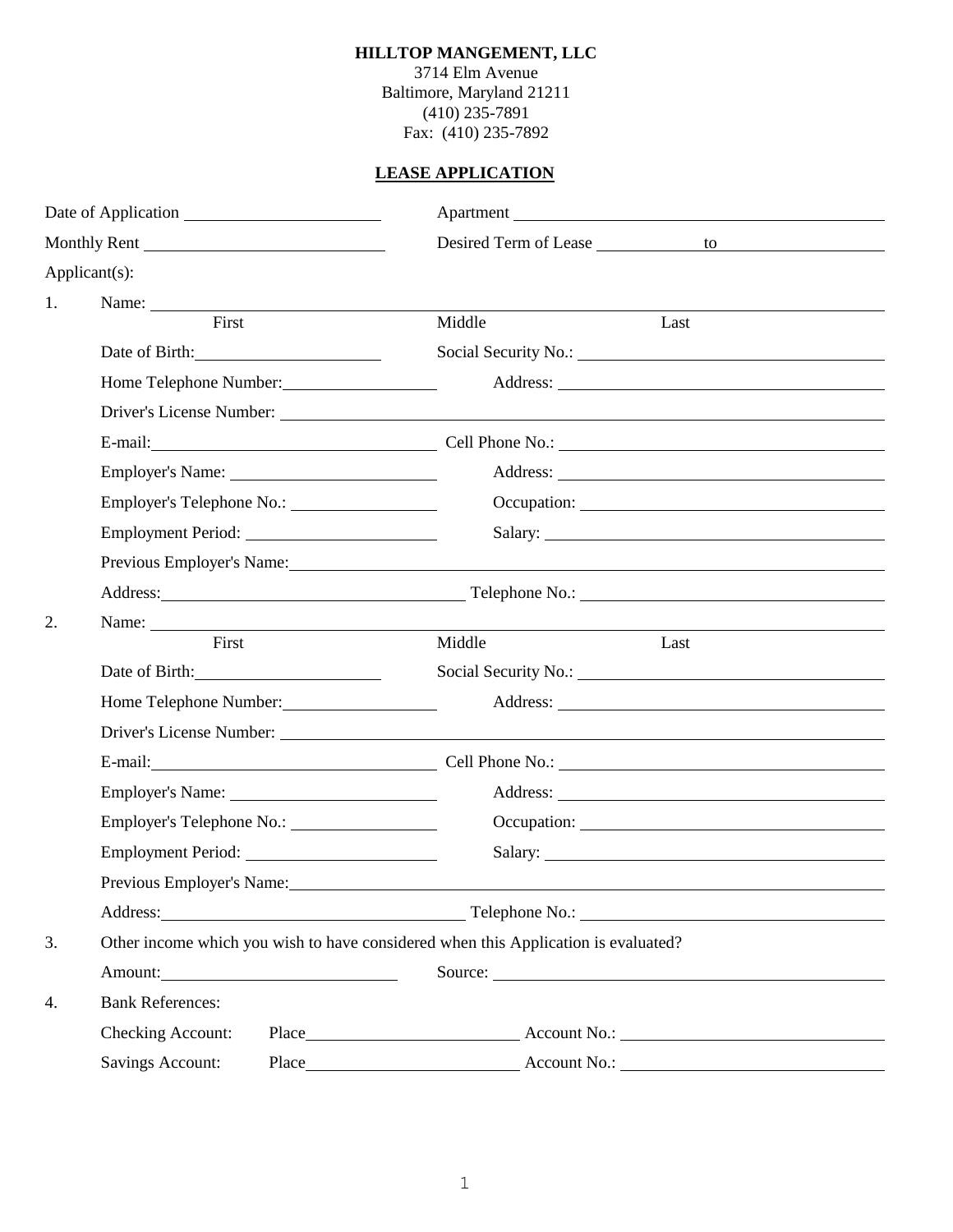| 5.  |    | <b>Credit References:</b>                                                                                                                                                                                                                                                                                                                                                                                                                                                                                                                                             |                                                                                                                                                                                                                                |
|-----|----|-----------------------------------------------------------------------------------------------------------------------------------------------------------------------------------------------------------------------------------------------------------------------------------------------------------------------------------------------------------------------------------------------------------------------------------------------------------------------------------------------------------------------------------------------------------------------|--------------------------------------------------------------------------------------------------------------------------------------------------------------------------------------------------------------------------------|
|     |    | Name: $\frac{1}{2}$ Name:                                                                                                                                                                                                                                                                                                                                                                                                                                                                                                                                             |                                                                                                                                                                                                                                |
|     |    |                                                                                                                                                                                                                                                                                                                                                                                                                                                                                                                                                                       |                                                                                                                                                                                                                                |
|     |    | Name:                                                                                                                                                                                                                                                                                                                                                                                                                                                                                                                                                                 |                                                                                                                                                                                                                                |
|     |    |                                                                                                                                                                                                                                                                                                                                                                                                                                                                                                                                                                       |                                                                                                                                                                                                                                |
| 6.  |    | Motor Vehicles Owned by Applicant(s):                                                                                                                                                                                                                                                                                                                                                                                                                                                                                                                                 |                                                                                                                                                                                                                                |
|     |    |                                                                                                                                                                                                                                                                                                                                                                                                                                                                                                                                                                       | Year Make Make  Tag No. Tag No. Tag No. Tag No. Tag No. Tag No. Tag No. Tag No. Tag No. Tag No. Tag No. Tag No. Tag No. Tag No. Tag No. Tag No. Tag No. Tag No. Tag No. Tag No. Tag No. Tag No. Tag No. Tag No. Tag No. Tag No |
|     |    | Year                                                                                                                                                                                                                                                                                                                                                                                                                                                                                                                                                                  | Make Tag No. Tag No.                                                                                                                                                                                                           |
| 7.  |    | Persons to occupy apartment in addition to Applicant(s):                                                                                                                                                                                                                                                                                                                                                                                                                                                                                                              |                                                                                                                                                                                                                                |
|     |    | Name                                                                                                                                                                                                                                                                                                                                                                                                                                                                                                                                                                  |                                                                                                                                                                                                                                |
|     |    |                                                                                                                                                                                                                                                                                                                                                                                                                                                                                                                                                                       |                                                                                                                                                                                                                                |
|     |    |                                                                                                                                                                                                                                                                                                                                                                                                                                                                                                                                                                       |                                                                                                                                                                                                                                |
|     |    |                                                                                                                                                                                                                                                                                                                                                                                                                                                                                                                                                                       |                                                                                                                                                                                                                                |
| 8.  |    |                                                                                                                                                                                                                                                                                                                                                                                                                                                                                                                                                                       |                                                                                                                                                                                                                                |
|     |    | Length of time at present address:                                                                                                                                                                                                                                                                                                                                                                                                                                                                                                                                    |                                                                                                                                                                                                                                |
|     |    |                                                                                                                                                                                                                                                                                                                                                                                                                                                                                                                                                                       | Rent or mortgage payment now paid: example and a set of the set of the set of mortgage payment now paid:                                                                                                                       |
|     |    |                                                                                                                                                                                                                                                                                                                                                                                                                                                                                                                                                                       |                                                                                                                                                                                                                                |
|     |    |                                                                                                                                                                                                                                                                                                                                                                                                                                                                                                                                                                       |                                                                                                                                                                                                                                |
|     |    |                                                                                                                                                                                                                                                                                                                                                                                                                                                                                                                                                                       |                                                                                                                                                                                                                                |
| 9.  |    | Closest relative and/or personal reference:                                                                                                                                                                                                                                                                                                                                                                                                                                                                                                                           |                                                                                                                                                                                                                                |
|     |    |                                                                                                                                                                                                                                                                                                                                                                                                                                                                                                                                                                       | Name: Address: Address:                                                                                                                                                                                                        |
|     |    |                                                                                                                                                                                                                                                                                                                                                                                                                                                                                                                                                                       | Telephone No.: Relationship: Relationship:                                                                                                                                                                                     |
| 10. |    | Do you wish permission to have a pet on the Premises: Yes No No                                                                                                                                                                                                                                                                                                                                                                                                                                                                                                       |                                                                                                                                                                                                                                |
|     |    | If yes, there must be a completed Pet Addendum.                                                                                                                                                                                                                                                                                                                                                                                                                                                                                                                       |                                                                                                                                                                                                                                |
|     |    |                                                                                                                                                                                                                                                                                                                                                                                                                                                                                                                                                                       | Unless specifically agreed to in writing by the Landlord, no pets of any kind will be allowed on the Premises.                                                                                                                 |
|     |    |                                                                                                                                                                                                                                                                                                                                                                                                                                                                                                                                                                       |                                                                                                                                                                                                                                |
|     |    | Upon execution of Lease, Security Deposit due.                                                                                                                                                                                                                                                                                                                                                                                                                                                                                                                        |                                                                                                                                                                                                                                |
|     | 1. |                                                                                                                                                                                                                                                                                                                                                                                                                                                                                                                                                                       | It is understood that the sums deposited herewith as Application Fee are not refundable.                                                                                                                                       |
|     | 2. | Applicant(s) acknowledge having been advised that the apartment will not be taken off the market and held for<br>Applicant(s) until Applicant(s) has signed the Owner's standard form of Lease Agreement (a copy of which has<br>been made available for Applicant(s) to review).                                                                                                                                                                                                                                                                                     |                                                                                                                                                                                                                                |
|     | 3. | If a Landlord requires from a prospective tenant any fees other than a Security Deposit as defined by Section 8-<br>203(a) of the Real Property Article of the Annotated Code of Maryland, and these fees exceed \$25.00, then the<br>Landlord shall return the fees, subject to the exceptions below, or be liable for twice the amount of the fees in<br>damage. The return shall be made no later than fifteen (15) days following the date of occupancy or the written<br>communication, by either party to the other, of a decision that no tenancy shall occur. |                                                                                                                                                                                                                                |

4. The Landlord may retain only that portion of the fees actually expended for a credit check or other expenses out of the Application, and shall return that portion of the fees not actually expended on behalf of the tenant making application.